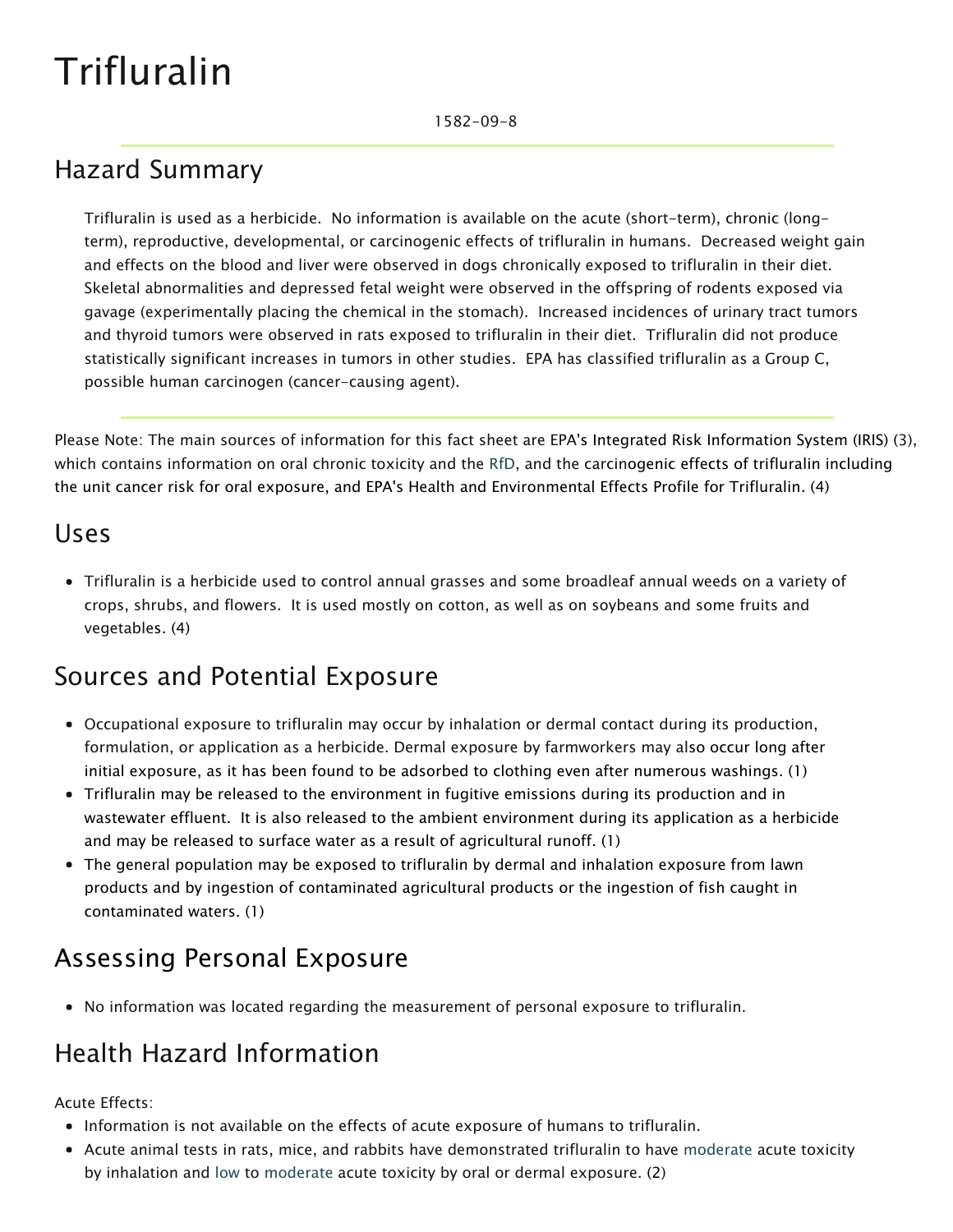Chronic Effects (Noncancer):

- No information is available on the chronic effects of trifluralin in humans.
- Decreased weight gain, changes in hematological parameters, and increased liver weight were observed in dogs chronically exposed to trifluralin in their diet. (3)
- Liver and kidney effects have been reported in other animal studies. (3)
- EPA has not established a Reference Concentration ([RfC\)](https://www.epa.gov/haps/health-effects-notebook-glossary) for trifluralin. (3)
- The Reference Dose [\(RfD\)](https://www.epa.gov/haps/health-effects-notebook-glossary) for trifluralin is 0.0075 milligrams per kilogram body weight per day (mg/kg/d) based on increased liver weights and an increase in methemoglobinemia in dogs. The [RfD](https://www.epa.gov/haps/health-effects-notebook-glossary) is an estimate (with uncertainty spanning perhaps an order of magnitude) of a daily oral exposure to the human population (including sensitive subgroups) that is likely to be without appreciable risk of deleterious noncancer effects during a lifetime. It is not a direct estimator of risk but rather a reference point to gauge the potential effects. At exposures increasingly greater than the [RfD](https://www.epa.gov/haps/health-effects-notebook-glossary), the potential for adverse health effects increases. Lifetime exposure above the [RfD](https://www.epa.gov/haps/health-effects-notebook-glossary) does not imply that an adverse health effect would necessarily occur. (3)
- EPA has high confidence in the study on which the [RfD](https://www.epa.gov/haps/health-effects-notebook-glossary) is based because it is of good quality; high confidence in the database because additional studies are supportive and of good quality; and, consequently, high confidence in the [RfD](https://www.epa.gov/haps/health-effects-notebook-glossary). (3)

Reproductive/Developmental Effects:

- No information is available on the reproductive or developmental effects of trifluralin in humans.
- Skeletal abnormalities were observed in the offspring of mice exposed via gavage. (4)
- In rats and rabbits exposed via gavage, depressed fetal weight was observed.  $(1,3)$

#### Cancer Risk:

- No information is available on the carcinogenic effects of trifluralin in humans. (3)
- Increased incidences of urinary tract tumors (renal pelvis carcinomas and urinary bladder papillomas) and thyroid tumors (adenomas/carcinomas combined) were observed in rats exposed to trifluralin in their diet. Trifluralin did not produce statistically significant increases in tumors in four other dietary studies in rodents. (3)
- Trifluralin is structurally similar to ethalfluralin, a carcinogen in the rat; both compounds produce a common urinary metabolite in rats that produces nonneoplastic renal pathology. (3)
- N-Nitroso-di-n-propylamine (NDPA), an unavoidable contaminant in trifluralin-containing products, has been found to be carcinogenic in rodents. (4)
- EPA has classified trifluralin as a Group C, possible human carcinogen. (3)
- EPA uses mathematical models, based on human and animal studies, to estimate the probability of a person developing cancer from drinking water containing a specified concentration of a chemical. EPA calculated an oral unit risk estimate of 2.2 x 10<sup>-7</sup> (µg/L)  $\frac{1}{2}$ . EPA estimates that, if an individual were to drink water containing trifluralin at an average concentration of 5.0 micrograms per liter (µg/L) over his or her entire lifetime, that person would theoretically have no more than a one-in-a-million increased chance of developing cancer as a direct result of drinking water containing this chemical. Similarly, EPA estimates that drinking water containing 50.0 µg/L would likely result in not greater than a one-in-a-hundred thousand increased chance of developing cancer, and water containing 500.0 µg/L would result in not greater than a one-in-ten-thousand increased chance of developing cancer. For a detailed discussion of confidence in the potency estimates, please see IRIS. (3)
- EPA has also calculated an oral cancer slope factor (CSF) of 0.0077 (mg/kg/day) $^{-1}$ . (3)

# Physical Properties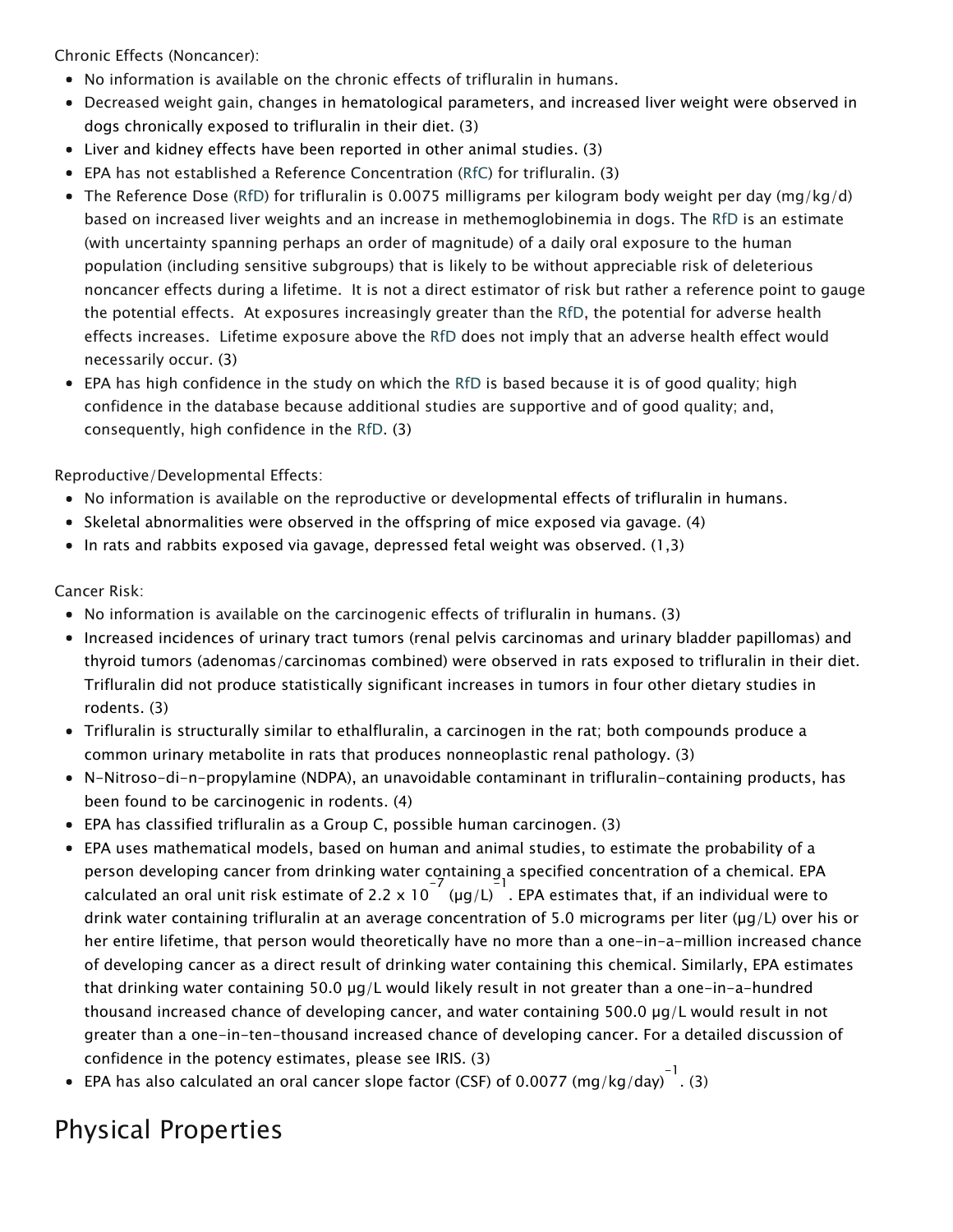- The chemical formula for trifluralin is C  $\substack{+ \\ 13 \quad 16 \quad 3 \quad 3 \quad 4}$ , and its molecular weight is 335.3 g/mol. (4)
- Trifluralin occurs as a yellow-orange crystalline solid or crystals that are slightly soluble in water. (4,5,6)
- The odor threshold has not been established.
- The vapor pressure for trifluralin is 1.99 x 10  $^{-4}$  mm Hg at 29.5 °C, and the log octanol/water partition coefficient (log K ) is reported to be 5.3. (4)<br><sub>ow</sub>

Conversion Factors:

To convert concentrations in air (at 25 °C) from ppm to mg/m  $\frac{3}{1}$ : mg/m  $\frac{3}{1}$  = (ppm)  $\times$  (molecular weight of the compound)/(24.45). For triflural in: 1 ppm = 13.71 mg/m<sup>3</sup>. To convert concentrations in air from  $\mu$ g/m<sup>3</sup> to  $mg/m : mg/m = (\mu g/m) \times (1 mg/1,000 \mu g).$ 

### Health Data from Oral Exposure



### **Trifluralin**

LD 50 (Lethal Dose 50 )--A calculated dose of a chemical in water to which exposure for a specific length of time is expected to cause death in 50% of a defined experimental animal population.

LOAEL--Lowest-observed-adverse-effect level.

NOAEL--No-observed-adverse-effect level.

The health values cited in this factsheet were obtained in December 1999.

a<br><sub>.</sub> Health numbers are toxicological numbers from animal testing or risk assessment values developed by EPA. b

Regulatory numbers are values that have been incorporated in Government regulations, while advisory numbers